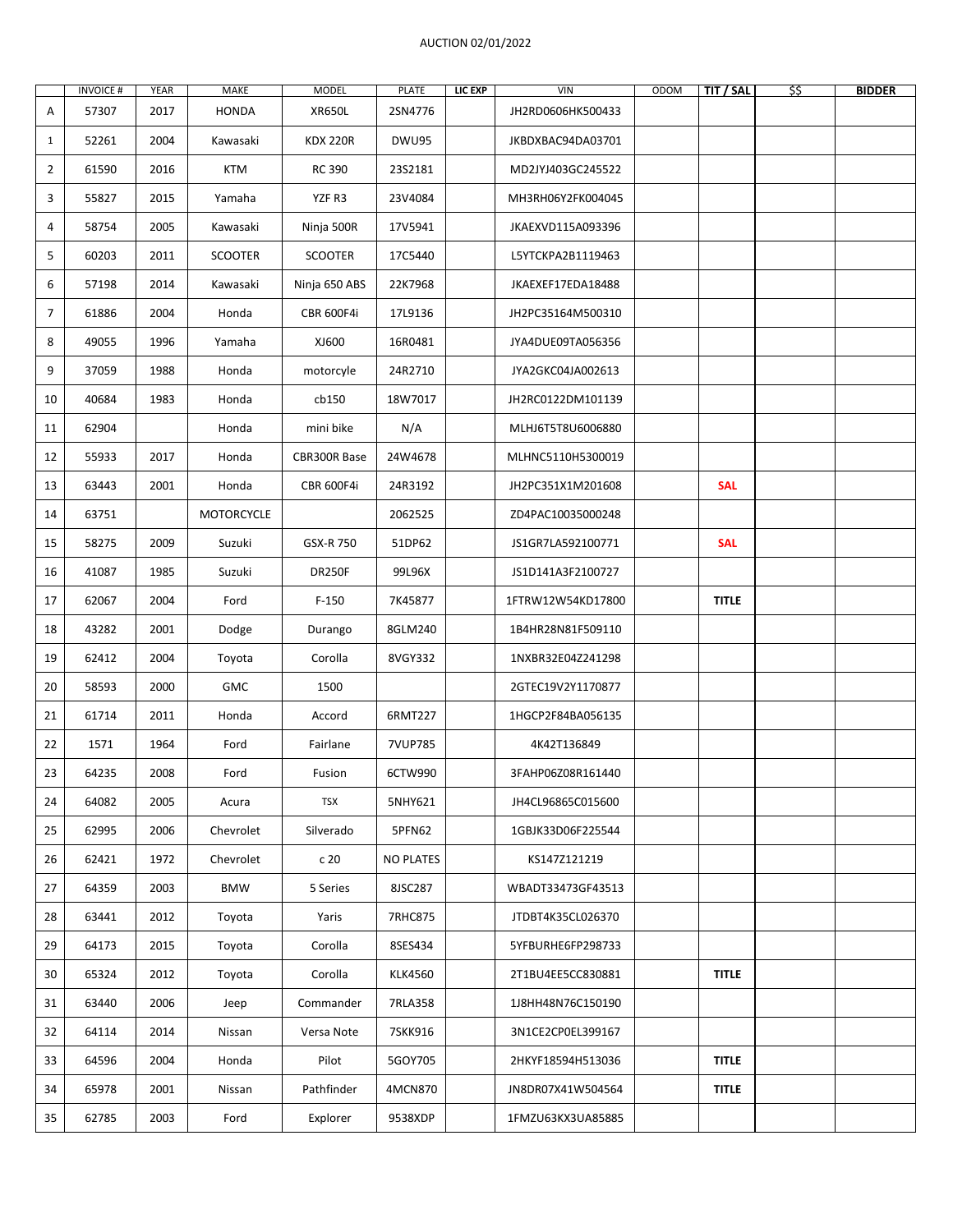## AUCTION 02/01/2022

|     | <b>INVOICE#</b> | YEAR | MAKE              | <b>MODEL</b>          | PLATE          | LIC EXP | VIN               | ODOM | TIT / SAL    | \$\$ | <b>BIDDER</b> |
|-----|-----------------|------|-------------------|-----------------------|----------------|---------|-------------------|------|--------------|------|---------------|
| 36  | 63370           | 1991 | Plymouth          | Voyager               | 2XWC848        |         | 2P4GH4535MR306815 |      |              |      |               |
| 37  | 65221           | 2005 | Honda             | Civic                 | 5MNK846        |         | 1HGEM22935L037097 |      | <b>TITLE</b> |      |               |
| 38  | 61536           | 1993 | Honda             | Civic                 | 3EGE083        |         | JHMEG8643PS040841 |      |              |      |               |
| 39  | 63016           | 2005 | Nissan            | Murano                | 5RPH635        |         | JN8AZ08T85W315551 |      |              |      |               |
| 40  | 63713           | 2008 | Nissan            | Altima                | 6BQB340        |         | 1N4AL21E18C147896 |      |              |      |               |
| 41  | 64228           | 2009 | Toyota            | Yaris                 | 8MPP156        |         | JTDBT903491334487 |      |              |      |               |
| 42  | 63887           | 2008 | Ford              | Escape                | 8TIE442        |         | 1FMCU03108KB76855 |      |              |      |               |
| 43  | 65529PT         | 2006 | Suzuki            | Forenza               | 5UVP005        |         | KL5JD56Z26K437996 |      |              |      |               |
| 44  | 58392           | 1995 | Chevrolet         | <b>S10</b>            | 55741F1        |         | 1GCCS1448S8171271 |      | <b>SAL</b>   |      |               |
| 45  | 61202           | 1999 | Infiniti          | 130                   | 7DDX167        |         | JNKCA21A4XT763109 |      | <b>SAL</b>   |      |               |
| 46  | 41062           | 1996 | Nissan            | Maxima                | 4WZD338        |         | JN1CA21D4TT136127 |      |              |      |               |
| 47  | 66399           | 1998 | Toyota            | Avalon                | 4CBB558        |         | 4T1BF18B4WU263771 |      | <b>TITLE</b> |      |               |
| 48  | 63705           | 2003 | Nissan            | Frontier              | 7Z74700        |         | 1N6DD26T43C421819 |      |              |      |               |
| 49  | 64502           | 1999 | Lexus             | ES 300                | 4EFP468        |         | JT8BF28GXX5063140 |      |              |      |               |
| 50  | 63780           | 2010 | Ford              | <b>Fusion Hybrid</b>  | CADEPAT        |         | 3FADP0L33AR293810 |      |              |      |               |
| 51  | 52110           | 2008 | Ford              | $F-150$               | <b>NOPLATE</b> |         | 1FTPW12598FA41862 |      |              |      |               |
| 52  | 64219           | 2002 | Hyundai           | Accent                | 6ULG794        |         | KMHCF35G92U194506 |      | <b>SAL</b>   |      |               |
| 53  | 62941           | 1996 | Honda             | Accord                | AJX8948        |         | 1HGCD5633TA111884 |      |              |      |               |
| 54  | 64300           | 1999 | Volkswagen        | Beetle                | 5SAL549        |         | 3VWCC21CXXM407434 |      |              |      |               |
| 55  | 64479           | 2008 | Hyundai           | Elantra               | 6FLG993        |         | KMHDU46D38U362671 |      |              |      |               |
| 56  | 63739           | 1986 | Chevrolet         | C/K 20 Series         | 3E11639        |         | 1GCGC24M6GJ174738 |      |              |      |               |
| 57  | 63371           | 1996 | Ford              | Explorer              | 3PNJ943        |         | 1FMDU32X4TZB40923 |      |              |      |               |
| 58  | 61194           | 2001 | Toyota            | RAV4                  | 4SOJ026        |         | JTEGH20V910025622 |      |              |      |               |
| 59  | 64003           | 2008 | Mercedes-Benz     | M-Class               | 7HCV928        |         | 4JGBB86E38A378903 |      |              |      |               |
| 60  | 63830           | 2015 | Nissan            | Versa                 | 7XNC292        |         | 3N1CN7AP7FL878185 |      | <b>SAL</b>   |      |               |
| 61  | 66588PT         | 2005 | Honda             | Civic                 | 5NVV317        |         | JHMES96675S020207 |      |              |      |               |
| 62  | 66423           | 2011 | <b>TOYOTA</b>     | COROLLA               | 6RIE060        |         | 2T1BU4EEXBC537136 |      | <b>TITLE</b> |      |               |
| 63  | 59497           | 2007 | Jeep              | <b>Grand Cherokee</b> | 8JAA576        |         | 1J8HS48N37C550055 |      |              |      |               |
| 64  | 66585PT         | 2002 | Chevrolet         | Blazer                |                |         | 1GNCS18W12K212040 |      |              |      |               |
| 64A | 66562JB         | 2000 | <b>MITSUBISHI</b> | <b>ECLIPSE</b>        | 5BND654        |         | 4A3AC84L8YE161559 |      |              |      |               |
| 65  | 53570           | 2007 | Dodge             | Nitro                 | 6RYA149        | 07/21   | 1D8GT28K17W731469 |      |              |      |               |
| 66  | 58691           | 2005 | Ford              | Escape                | 6HHL355        | 06/21   | 1FMYU03125KC73573 |      |              |      |               |
| 67  | 60309           | 2005 | MINI              | Cooper                | 5KJD505        | 10/20   | WMWRH33405TF80372 |      |              |      |               |
| 68  | 54666           | 1987 | Honda             | Civic CRX             | 2EKT114        | 04/21   | JHMEC1320HS030050 |      |              |      |               |
| 69  | 59750           | 1996 | Honda             | Civic                 | 7LOT219        | 10/20   | 2HGEJ6345TH103596 |      | <b>SAL</b>   |      |               |
| 70  | 61644           | 2001 | Chevrolet         | Blazer                | 7MDA636        | 01/22   | 1GNCS13W21K261589 |      |              |      |               |